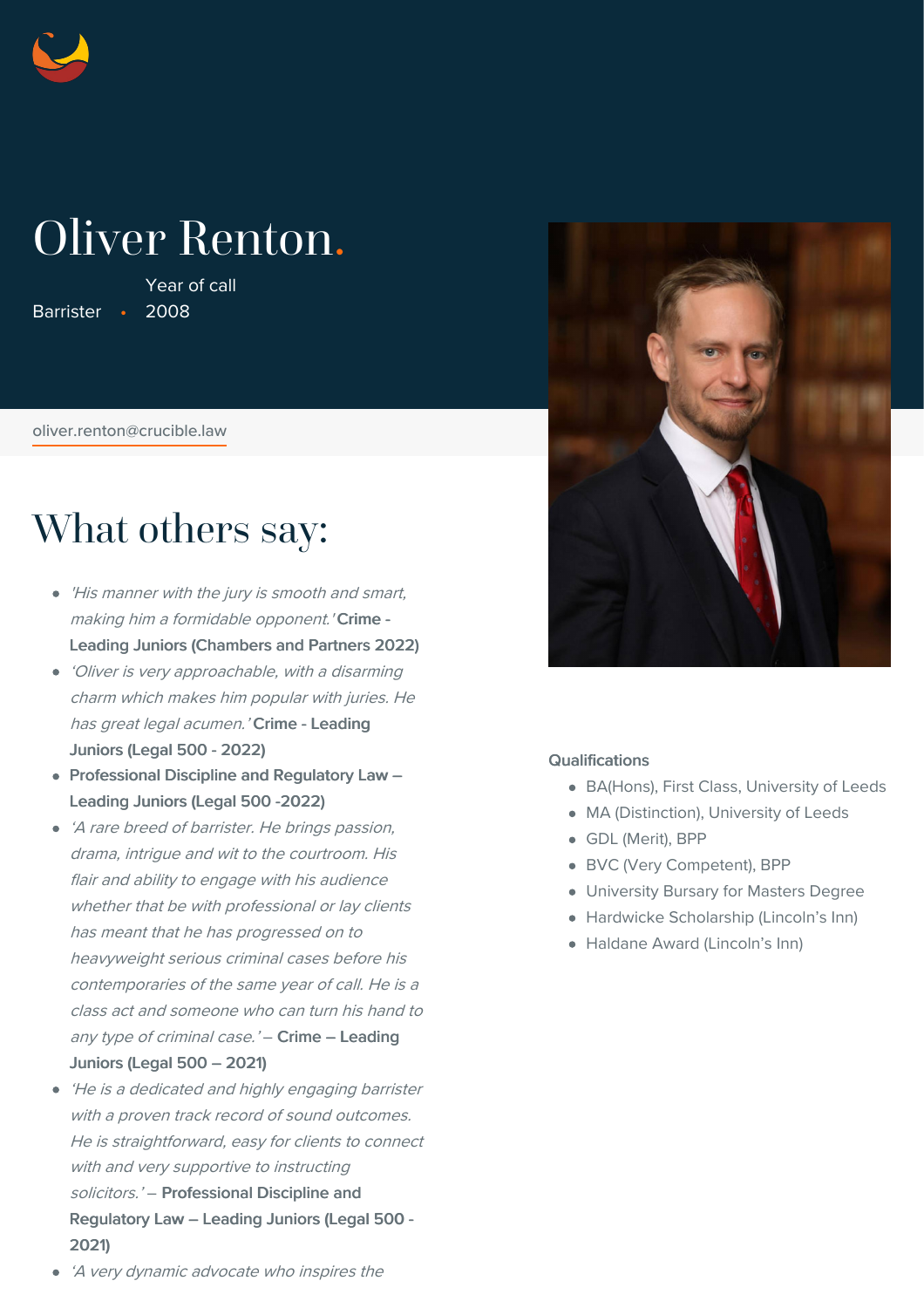- highest degree of confidence' Crime Leading Juniors (Legal 500 – 2019)
- '<sup>A</sup> dynamic and talented barrister' Professional Discipline and Regulatory Law – Leading Juniors (Legal 500 – 2019)
- 'Very calm under pressure'; 'He ensures that the client understands what is happening and puts them at their ease' - Crime & Professional Discipline and Regulatory Law – Leading Juniors (Legal 500 – 2017)

## Practice Profile:

Oliver is regularly instructed to defend grave and complex matters, often involving homicide and serious violence. He is frequently instructed in connection with allegations of organised and gang related activity around the use and supply of drugs and weaponry, or flowing from organised acquisitive crime. He is known for combining a cool head and approachable manner with robust examination and passionate submissions. He is relied on by professional clients to provide a friendly, compassionate voice for difficult or vulnerable defendants.

Oliver is regularly instructed to defend high value financial and white collar allegations. He has forthcoming instructions in matters brought by the FCA and by Trading Standards and has previously acted in cases brought by the SFO, The Pensions Regulator and in respect of pre-charge investigations for a major high street bank.

Oliver has recently been instructed in a number of cases involving use of encrypted phones (ENCRO) and has built up a specialised knowledge of issues surrounding this.

He has a solid track record of successful outcomes when appearing before regulatory tribunals considering fitness to practice, particularly in respect of clinical professionals, as well as when acting before inquests flowing from deaths within the care of the state. He has amassed considerable experience in these jurisdictions and has provided lectures and training for different regulators in a number of diverse areas, from strategic approaches to advocacy, to tackling specific areas of law.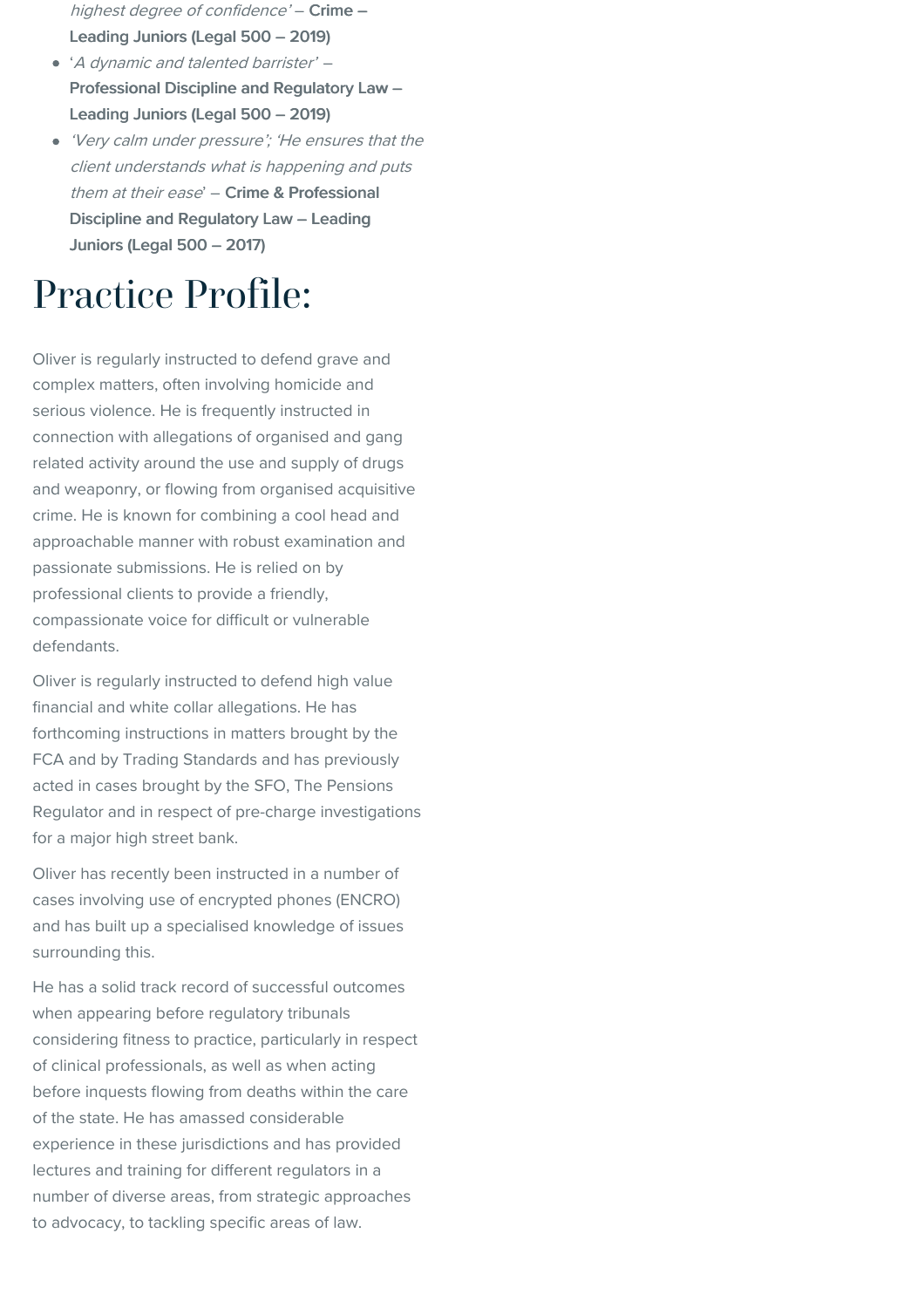## Serious crime:

He specialises in defending matters of serious violence and as such has been instructed in double assassination style murder case, together with numerous allegations of shooting, stabbing, torture and attempted murder.

He has extensive experience in defending complex criminal conspiracies – having been involved, often for the first defendant, in numerous complex and weighty conspiracies, often involving allegations of gang activity.

## Notable serious crime cases:

#### Homicide

## R v. Ezeoke

A case tried on an unprecedented five occasions before a jury was able to agree verdicts. The case concerned a double, assassination style murder carried out in the early hours of the morning in a family home in East Finchley. Led by Henry Grunwald QC at for the first trial, which collapsed, then by James Scobie QC at each of the subsequent four trials. The first trial collapsed at the close of the prosecution case due to judicial ill-health, the second and third trials resulted in hung juries. The jury were sent into retirement in the fourth trial, deliberating for 3 ½ days before collapsing further to the COVID-19 lockdown.

#### R v Vasile & others

Led by Kieran Vaughan QC in 5 handed murder trial following the beating to death with pickaxe handles of a man described in The Sun as a 'Crime Lord'.

#### R v Brazant

Acted alone at trial for attempted murder, flowing from an unprovoked attack upon a young mother pushing her 2 year old child home in a buggy in the hours of darkness. The defendant, a paranoid schizophrenic, handed himself in to a police station in the days following the attack, admitting to having stabbed a woman and handing in three kitchen knives.

## R v Pearson

A case flowing from the stabbing to death of a drug dealer, said to have 'cuckooed' the flat of one of the defendants. It was alleged that she enlisted a boyfriend and accomplices, further to failing to persuade the deceased to leave her flat. The case was followed in the BBC documentary series 'Murder 24/7' (https://www.bbc.co.uk/iplayer/episodes/m000frh9/murder-247)

#### R v Hajila & Others

Allegations of double attempted murder, in which one victim was stabbed 33 times within his home and repeatedly struck with cognac bottles, whilst another was stabbed 8 times and bottled.

#### R v Cassar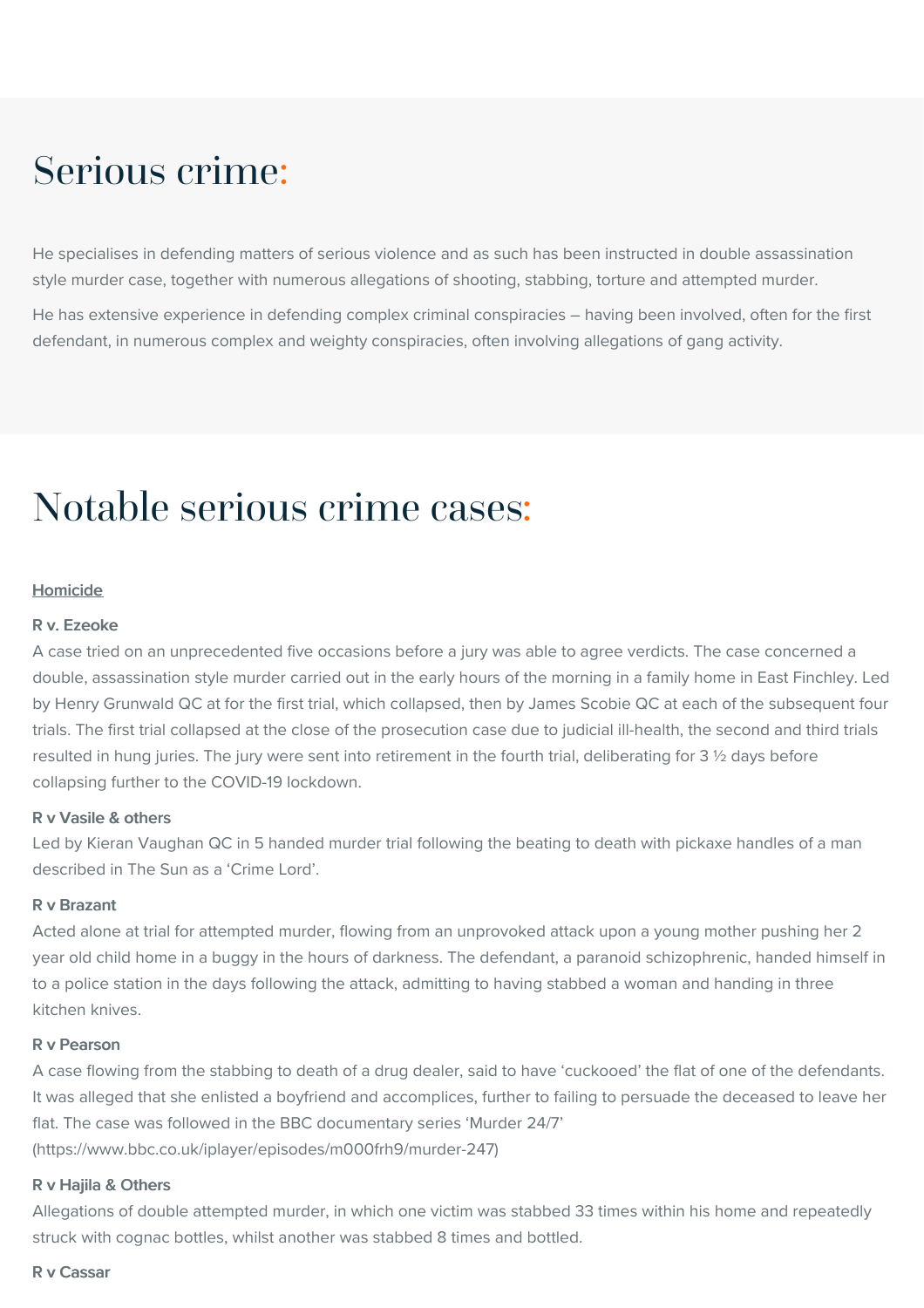Death by careless driving case flowing from an articulated lorry colliding with a cyclist on a dual carriageway in the hours of darkness.

## R v Atkins

Death by careless driving case in which an operative was crushed behind a refuse lorry.

## R v Udris

Death by dangerous driving case in which a bus collided with a pedestrian after failing to stop at red traffic signals.

## Criminal Conspiracies

## R v. Laidlaw

First on the indictment in 8 handed conspiracy to burgle case, with further substantive counts of aggravated burglary, cash-in-transit robbery and violent robberies.

## R v. Johnstone & Others

8 handed conspiracy to burgle, involving around 30 burglaries and thefts of high value motor vehicles. There were allegations of serious violence been used towards home-owners during the course of the burglaries, including an assault with crowbars. The total amounts stolen were alleged to have totalled in excess of a million pounds.

## R v. Ogu

Conspiracy to supply firearm – a case turning on the combination of surveillance evidence and technical evidence around telephone communications, download material, cell site analysis and ANPR

## Serious Violence

## R v. Adesoji

Conspiracy to commit GBH with intent. Originally indicted as attempted murder. A series of allegedly connected stabbings, culminating with a car being driven at young men running down a back street in Brixton, before knocking an unrelated man from his bicycle. At this point, the front seat passenger decamped and stabbed the man knocked from his bicycle, severing his femoral artery.

## R v. King

Violent disorder in which the defendant had been initially arrested for attempted murder. The charges stemmed from a particularly violent group attack in which various parties were attacked with a variety of weapons, said to include machetes, golf clubs and a scythe. Two complainants received blows to the head from machetes of sufficient force to leave skull fractures.

## R v. Ogu

Originally charged with attempted murder. Downgraded on indictment to S18 wounding, possession of firearms with intent to cause fear of violence and possession for class A drugs with intent to supply. Successfully severed drugs count from S18 and firearms counts, before leading the Crown to offer no evidence on the PWITS indictment and securing acquittals after trial on the S18 and firearms charges.

## **Kidnapping**

## R v. Santiago

Defended allegation of assault by penetration, kidnapping, unlawful imprisonment and threats to kill. Allegation that the defendant kidnapped a former partner and her young daughter before imprisoning her for a number of hours, tying her up, threatening torture and perpetrating serious sexual assaults. The Defendant was a man with an extensive and violent antecedent history and freely admitted having serious mental health issues. Acquitted of all counts.

## R v. Millard & Others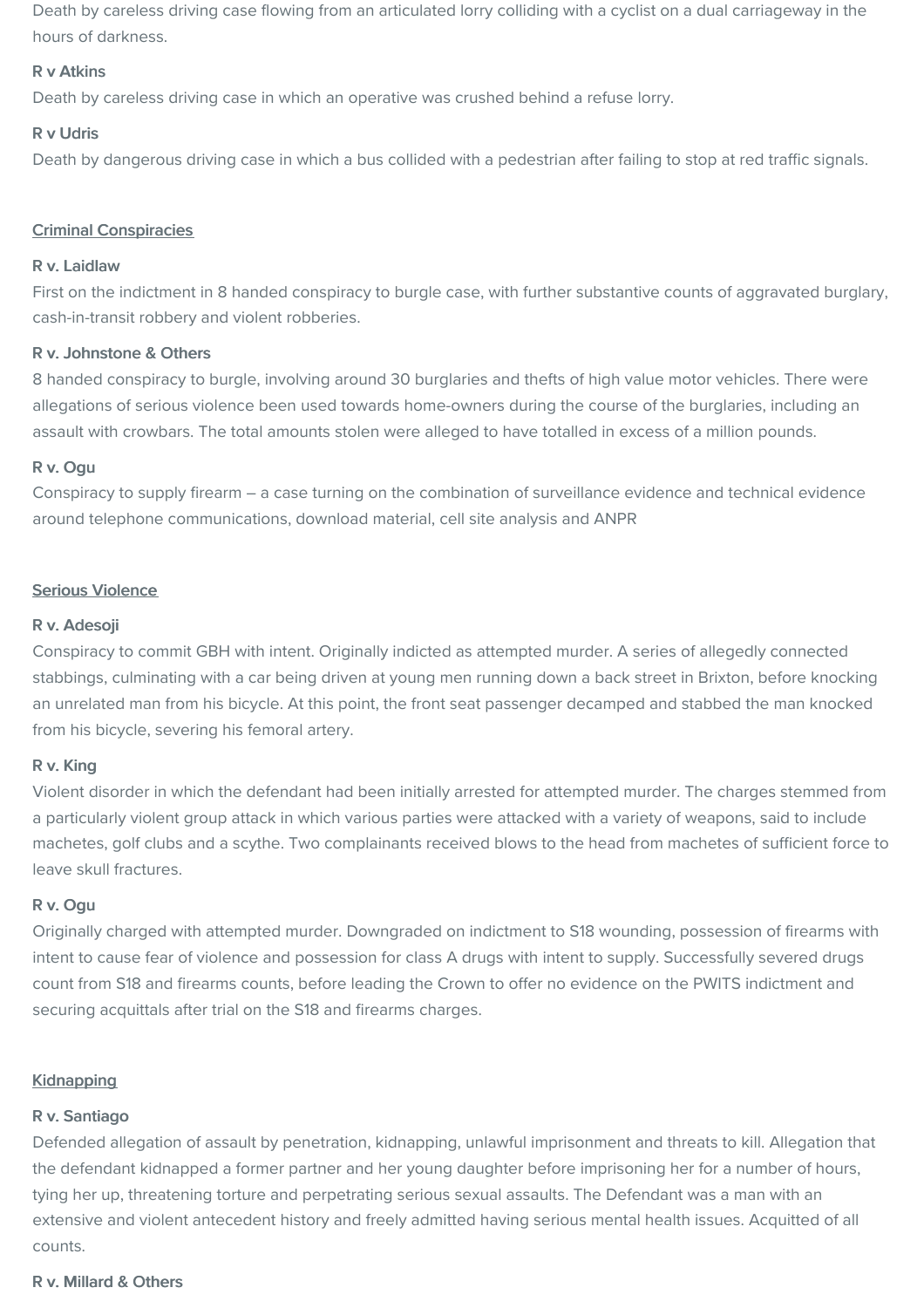Allegations of the kidnapping of a young man at knife-point from a caravan. He was then allegedly made to sit in a car, in which he was repeatedly beaten and stabbed by 5 others, before being thrown into the road in the middle of a country lane and there further beaten, culminating in the breaking of his leg with an iron bar. Most of the accused were children at the time of the alleged offence.

## R v Navesey

Acted for a man accused of the kidnap of his former partner, together with allegations of seriously assaulting her and of subjecting her to coercive control over a period of months. At the time of the kidnap, the Defendant was in a state of considerable emotional turmoil, later telling the police that he had intended to kill himself after having achieved closure with the complainant.

### R v. Challis

S18 wounding and kidnapping allegation, together with a co- Defendant accused of conducting a course witness intimidation. The complainant was allegedly beaten, soaked in a shower, forced into a car and driven off against his will.

## R v. Selivanovs

Allegation of unlawful imprisonment and infliction of grievous bodily harm. The complainant and three co-accused, each alcoholic and street homeless, were alleged to have imprisoned the complainant, similarly alcoholic and homeless, in a squat, and there seriously assaulted him over an extended period.

## **Drugs**

#### R v. Brown

Allegation of 'rip-in' importation of around 10kg of cannabis. Acquitted in spite of the admission of two previous similar convictions.

#### R v. Neo

Allegation of 'rip-in' importation of around 3kg of cocaine. Acquitted.

#### R v. Walters

Successfully defended an allegation stemming from the importation of around 1kg of cocaine, delivered by way of package sent to a Parcelforce depot. The Defendant had, upon arrest, repeatedly shouted 'no comment' to his co-Defendant. His co-Defendant, who had fought with arresting officers and apparently tried to wipe her mobile phone memory, had further refused to give the PIN code to her phone. Both were acquitted.

#### **Robbery**

#### R v. Velyn

Gunpoint robbery of a financial delivery. Negotiated a deal to turn Queen's Evidence. Defendant received a 27 month sentence of imprisonment, whilst co-Defendant was sentenced to 12 years.

#### R v. Nacius

Gunpoint robbery of a bar. The case was of particular interest in that the bar in question had been the subject of some four armed robberies, tragically culminating in the murder of one of the members of staff.

### R v Criscuolo & Others

An allegation that 3 men, armed with knives, burst into the address demanding to be given the drugs and money and identifying one of those present as a known drug dealer. All of the complainants denied any involvement in drug dealing. It was alleged that a door was kicked off its hinges, with a hole being made in the door, that the property was ransacked with food and property being scattered about the floor. The three were captured on CCTV shortly after the incident using credit cards belonging to the complainants in a convenience store. All three defendants were acquitted.

#### R v. Tucker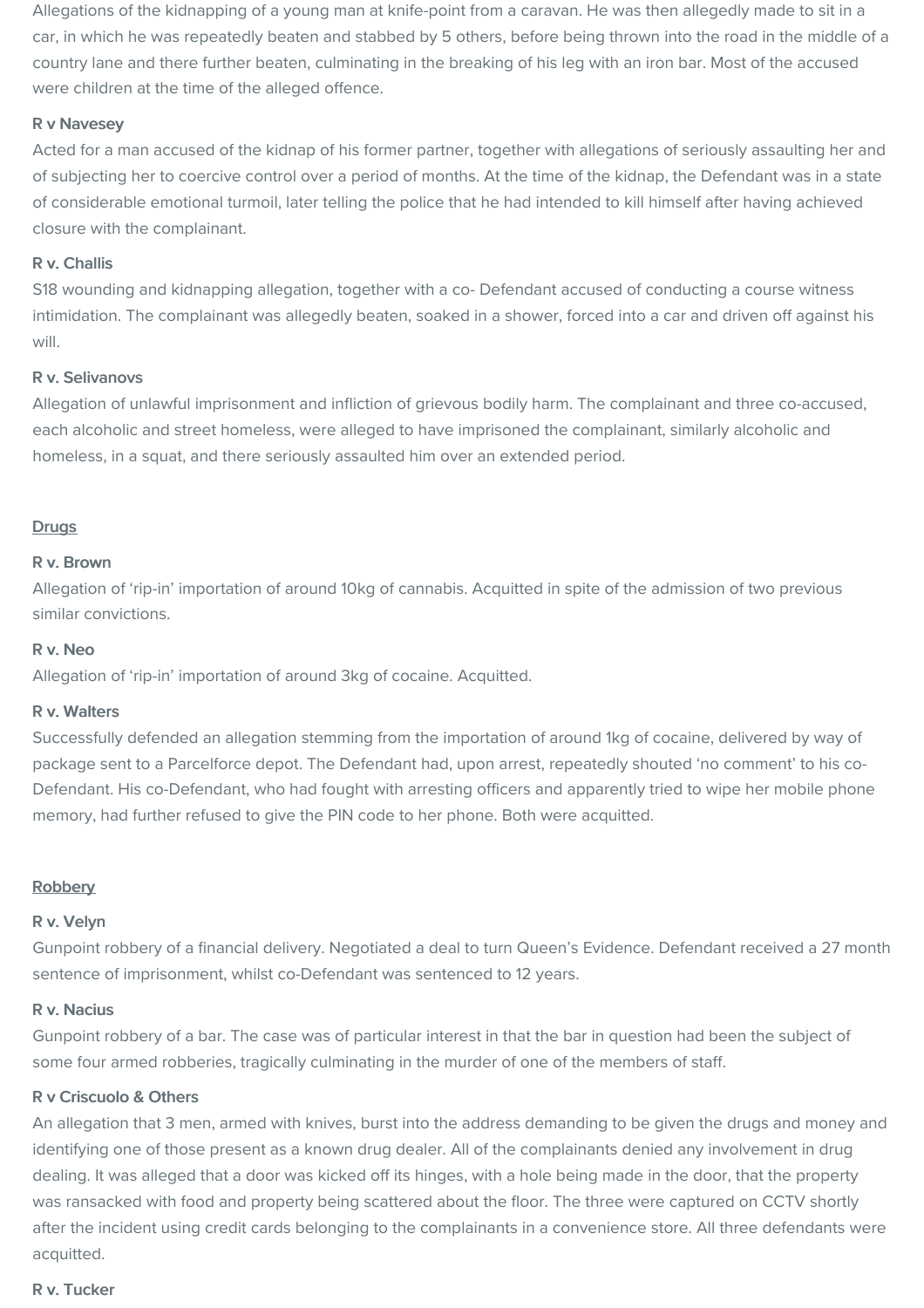Aggravated burglary. Allegation of the knife-point burglary of a hotel room in which both complainants were assaulted and injured with the knife.

## Financial crime:

He is experienced in white collar fraud, having undergone a secondment with the Serious Fraud Office and having undertaken a complex privilege review for a city firm on behalf of a major bank.

## Notable financial crime cases:

#### R v. Jones

Successfully defended a prosecution by the Department of Business, Innovation and Skills for alleged failures to notify a creditor of a decision to strike a company off.

#### R v. Webb

4 week trial prosecuted by BIS for failure to comply with a number of requirements placed on directors in insolvency.

#### R. v Ailey

Assisted Henry Grunwald QC OBE throughout two and a half month, four-handed international boiler room fraud trial.

# Professional discipline and regulatory law:

Since having undergone a secondment at the NMC in 2010 and having subsequently lectured different regulators on a number of diverse of law and strategy, he has developed a thriving professional discipline practice including defending clinical professionals before fitness to practice hearings or at inquests.

## Notable professional discipline and regulatory law cases: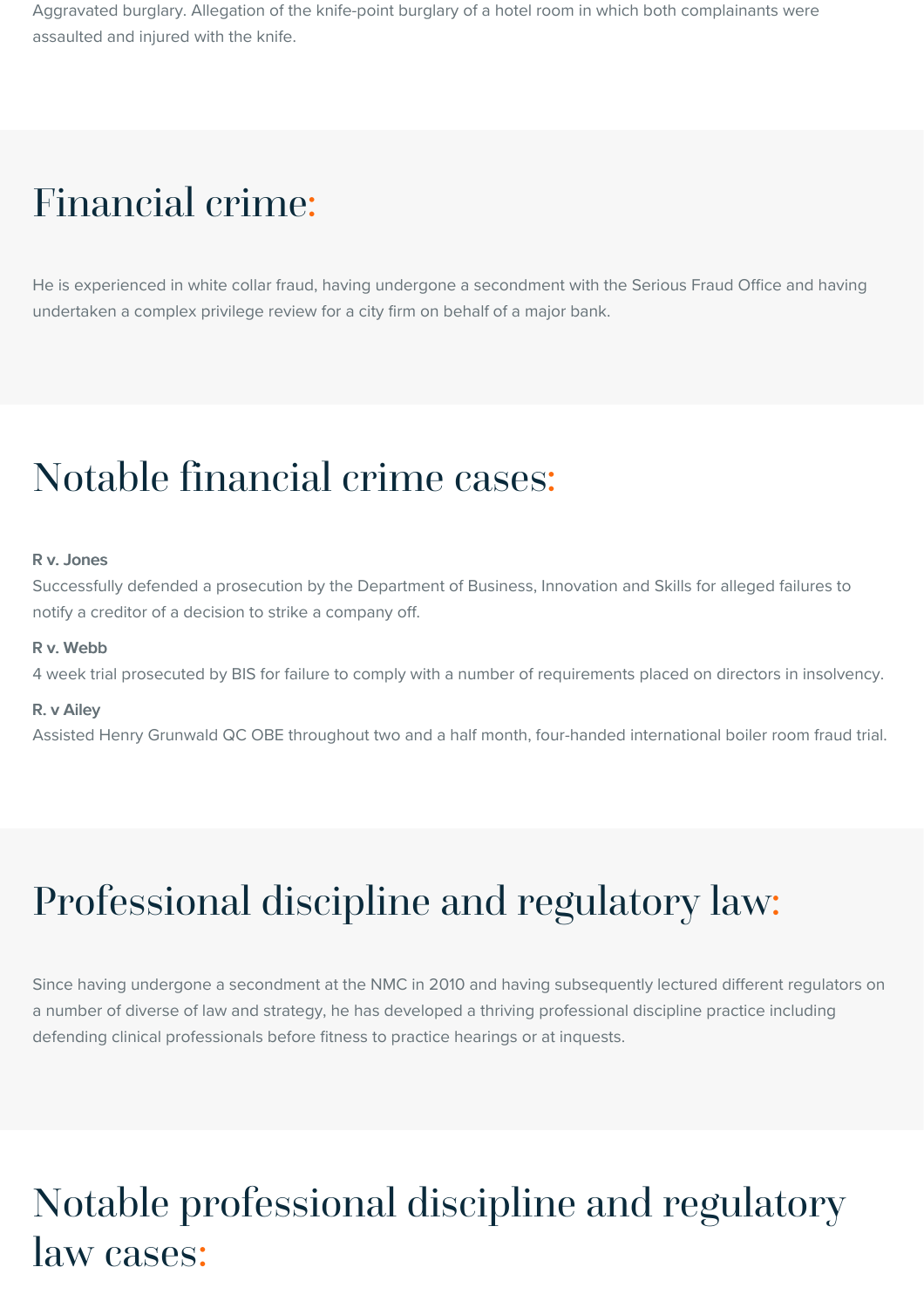#### Shoker

Regulatory charges against a hospital's Director of Nursing in the aftermath of the death by overdose of a consultant anesthetist within the hospital. Although wide ranging, the gravamen of the charges turned on the Registrant's alleged failure to ensure that controlled drug processes within the hospital were safe. The case involved a large volume of disclosure and necessitated the assimilation of large amounts of material pertaining to hospital processes, chains of responsibility and corporate structures. Finding of no impairment.

#### Mann

Dentist facing regulatory proceedings following a conviction for causing death by careless driving.

## Funk

Dentist alleged to have made off with payments from a patient, having extracted a number of teeth and having failed to undertake the reconstructive implant surgery promised, together with having allegedly taken payments to a personal card machine when they should have been made to the surgery employing him.

#### Ramsammy-Westmaas

5 week case involving wide ranging allegations including allegation of dishonesty against clinical lead and deputy head teacher at a school for children with profound physical and mental impairments.

## Gent

Case running for several weeks, involving a care home manager and former CQC inspector facing wide ranging allegations of neglect, elder abuse and poor treatment of relatives. Case marked by the challenging nature of the complainant family, who had brought similar complaints about the registrant to around twenty separate organisations.

## K (a nurse)

Health case involving background of alcohol misuse and severe depression, including episodes of overdose. The Registrant had taken considerable amounts of sickness absence, against a background of both domestic abuse and bullying in the workplace. Not found impaired.

#### R. Mather

Allegations of dishonesty around the lack treatment of a pressure ulcer on the stump of an amputee. Various further allegations relating to the poor episode of care, shortly after qualification. Dishonesty found not proved, no impairment found.

#### Pamposa

The Registrant had repeatedly failed to declare having a recent diagnosis of tuberculosis together with current undiagnosed lung infection upon applying for work as a nurse within a prison. The registrant had admitted not having disclosed this due to a fear that, in doing so he would not have been offered the job. Avoided findings of dishonesty and of impairment.

#### Sohal

Appeal against refusal to readmit accountant further to disqualification as a director. The ICAEW ultimately conceded that the panel at first instance had made material errors of fact in such a way as distorted the proceedings against the appellant and deprived him of the opportunity properly to present his case or to evidence the process of remediation that he had undergone or his level of insight.

#### Knowles

A nurse having been referred to the NMC following the tragic death of a young lady from sepsis. The registrant had seen the deceased in an outpatients clinic, had failed to recognise the symptoms of sepsis and had directed her to a GP's surgery rather than as an urgent referral to A&E. It became clear in the substantive hearing that there had been institutional failings across multiple NHS service providers and that the registrant's failings did not amount to misconduct.

## Zyla

A social worker facing misconduct proceedings before the HCPC in connection with an allegation of an improper relationship with a service user. It became clear during the course of proceedings that the registrant had in fact been